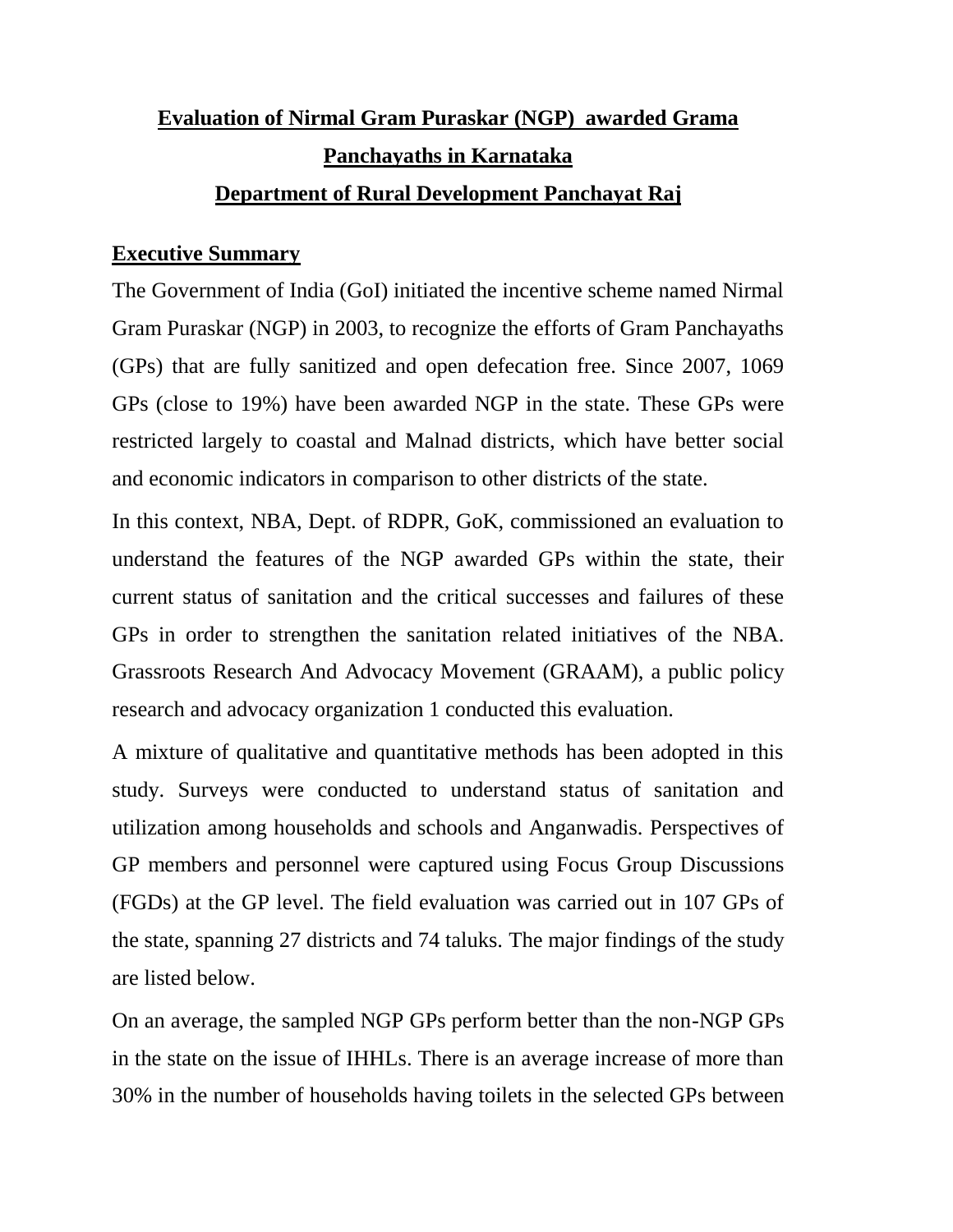2007 and 2012-13. Utilization rates of households having IHHLs was found to be higher than expected (about 95%). Large regional disparities exist in the performance of the sampled GPs. Status of coverage of IHHLs in the Gulbarga and Belgaum divisions in general is much poorer in comparison to those in Mysore and Bangalore divisions. SC/ST households are significantly behind others in all the geographical divisions of the state.

Whilst most schools visited had toilets in them, utilization of toilets and provision of water for these facilities needs improvement. Anganwadis lag behind schools significantly in provision of toilet facilities. The Anganwadis visited in the Gulbarga division sufferer substantially due to the nonavailability of water in their premises.

Majority of GPs (48%) have spent their funds according to the guidelines of NGP. However, there are considerable number of GPs (18%) that have spent the NGP award funds against the guidelines of NGP. Some examples include purchase of tractors, felicitation functions, one-time cleaning of drainages etc. In a majority of GPs, interest to continue the prioritization of sanitation activities exists, although without Government intervention, sanitation activities cannot be sustained. GPs are fully dependent on government for (a) providing leadership, guidance and innovation on introducing and internalizing sanitation related behavior changes and (b) financial assistance for creation of sanitation infrastructure. In GPs where IHHL coverage was poor, the GP members recognized the following bottlenecks: Shortage of funds, availability of space, water resources and lack of people"s participation as challenges in implementing sanitation activities effectively.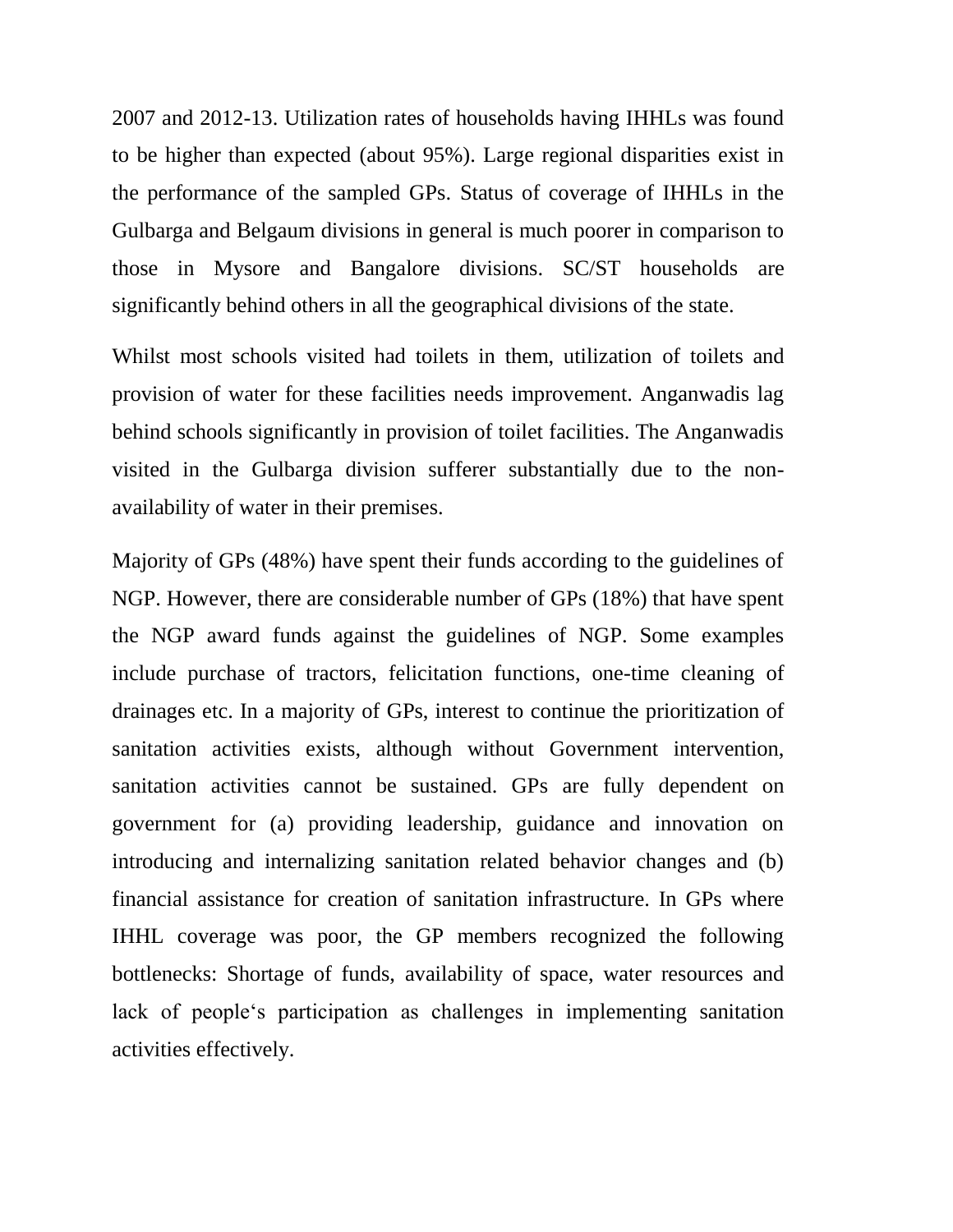Logistic regression was carried out to understand linkages between socioeconomic characteristics of households and sanitation outcomes (measured as presence of IHHL). This analysis yielded statistically significant results. The results reiterate that regional disparities social, economic and educational levels play a significant role in determining the odds of a households having IHHLs. Further, this analysis provided evidence to link awareness levels of households and their sanitation and cleanliness behavior to the presence of IHHLs.

The evaluation report also documented the field impressions of the study team, that links qualitative aspects related to governance to sanitation outcomes. Specifically, it documented the limitations at the GP level in understanding and addressing sustainability issues and the impact of frequent change of focus at the district level on implementation of sanitation activities at the GP level. Based on these analysis and impressions, recommendations were made. Key recommendations are listed below.

1. Prioritization of poorly performing districts (specifically in the Belgaum and Gulbarga divisions) in implementation strategies and special focus to improve the IHHL coverage status of SC/ST households.

2. Focus on creation and utilization of safe sanitation facilities and stressing on safe sanitation practices in all schools and Anganwadis of the state.

3. Strategies for increasing awareness levels and sustaining sanitation practices should take long term systemic approaches involving communitization and involvement of multiple stakeholders in sanitation activities, rather than targeting on individual components alone, by single implementation agencies.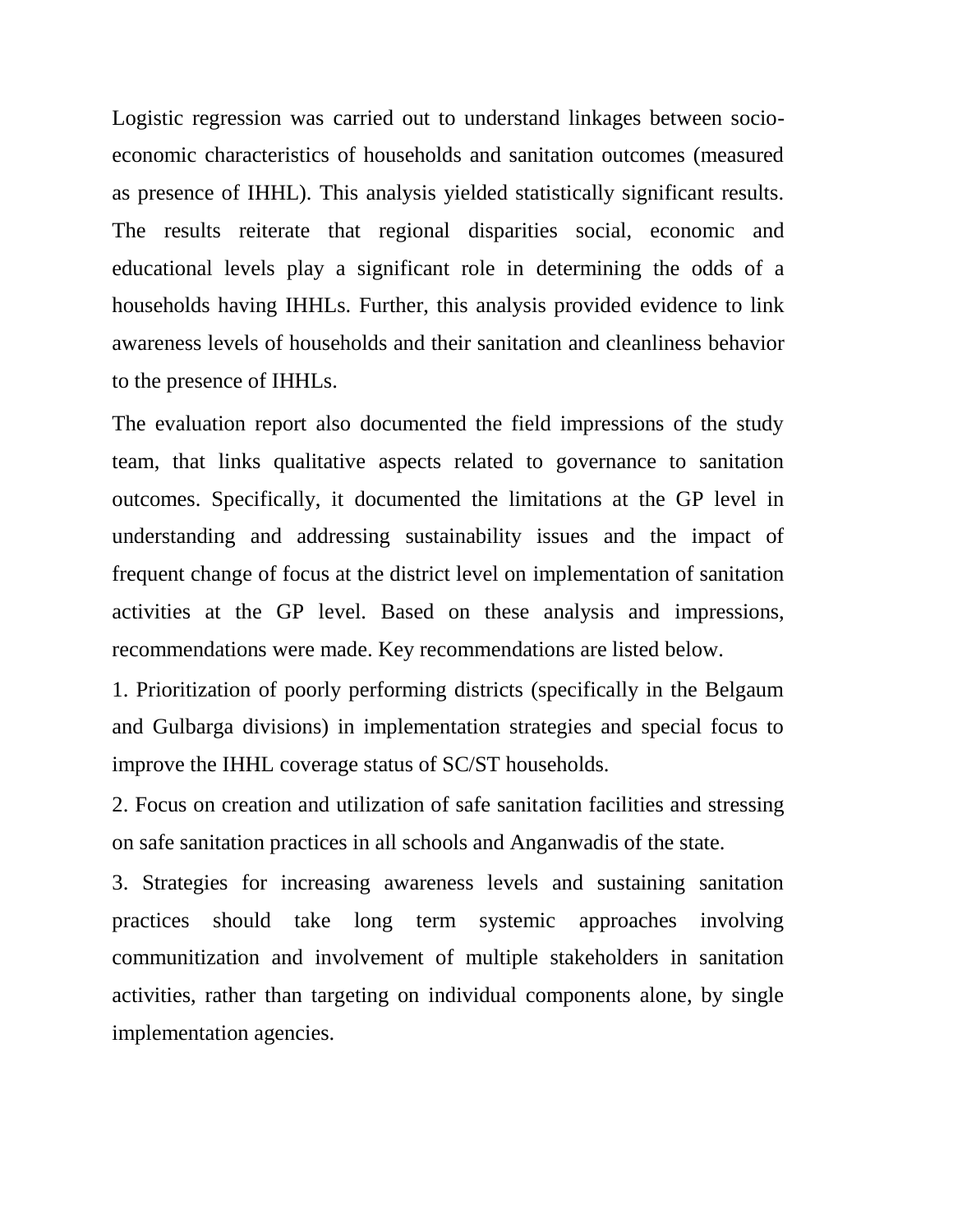4. Stricter screening of the application processes (including penalization of false claims and recommendations) for the awards and creating social accountability mechanisms to compliment the application verification process through public discussions like Grama Sabhas, wherein the visiting team has the time and space to fully understand the progress made by the GP on multiple fronts related to sanitation.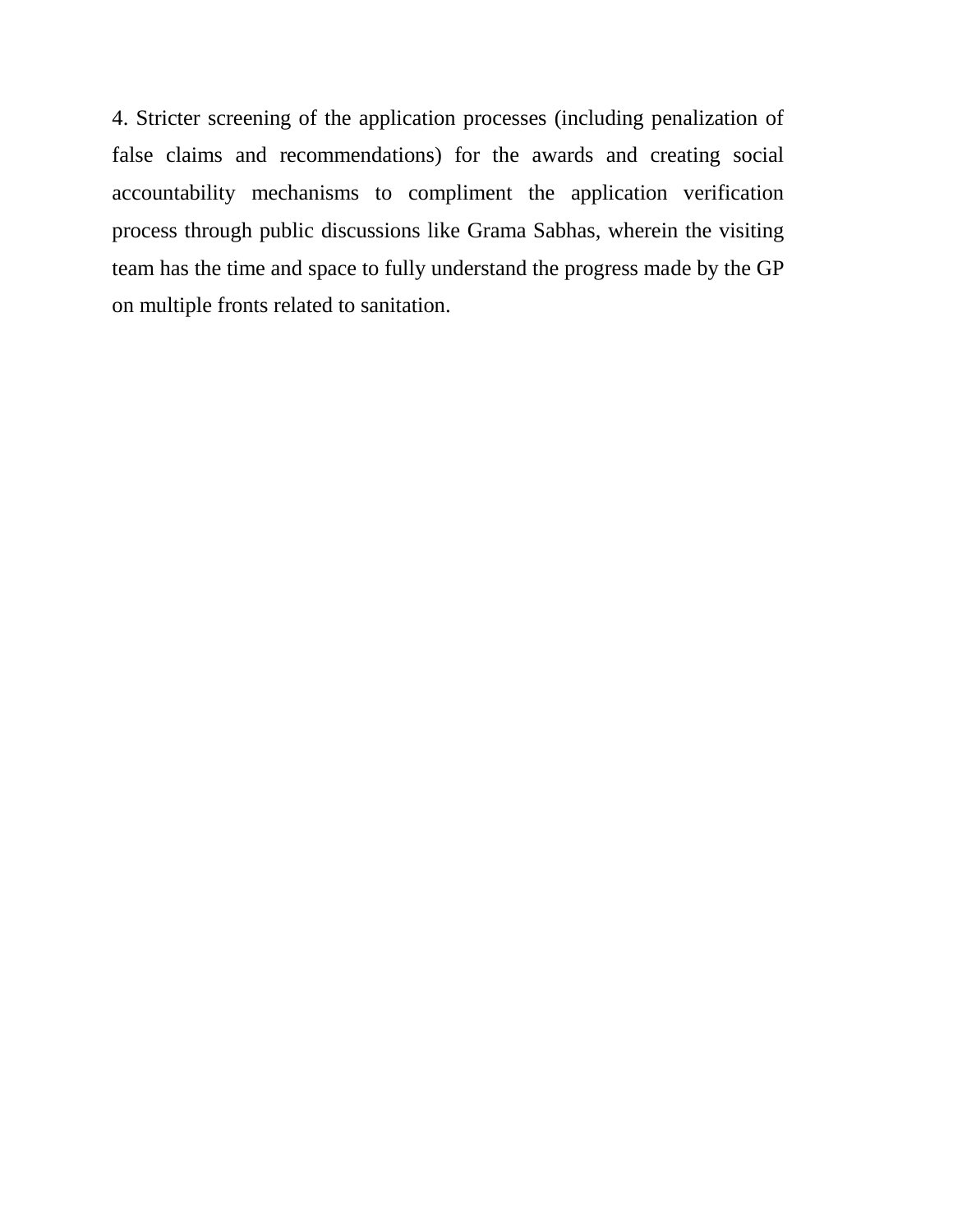#### **Summary of Results and Recommendations**

The previous chapters documented in detail the different activities taken up as part of this evaluation, the data collection methods and the analysis of data collected. This chapter summarizes the major findings of the study and concludes with the recommendations. The findings are split into 4 sections. The first section summarizes the status quo of infrastructure and utilization of sanitation services. The next two sections summarize the results of FGDs with GP members and personnel and quantitative analysis of household survey respectively. The last section of the results summarizes the field impressions of the study team.

# **Status of sanitation infrastructure and utilization**

1. On an average, the sampled NGP GPs perform exceedingly better than the non-NGP GPs in the state on the issue of IHHLs. There is an average increase of more than 30% in the number of households having toilets in the selected GPs between 2007 and 2012-13. While the progress made in these GPs in regards to IHHL coverage is significant, they still lag behind considerably, in comparison to the mandatory requirement of 100% IHHL coverage. Based on this survey, only 17% of the GPs visited met this criteria and about 40% of the GPs visited had have less than 75% IHHL coverage. Majority of GPs that were awarded NGP in 2007, 2008 and 2009 seem to maintain high IHHL coverage status, whereas those awarded in 2010 and 2011 lag behind in maintaining high IHHL coverage.

2. Large regional disparities exist in the performance of the sampled GPs. Status of coverage of IHHLs in the Gulbarga and Belgaum divisions in general is much poorer (and far from attaining NGP eligibility criterion) in comparison to those in Mysore and Bangalore divisions. Specifically, the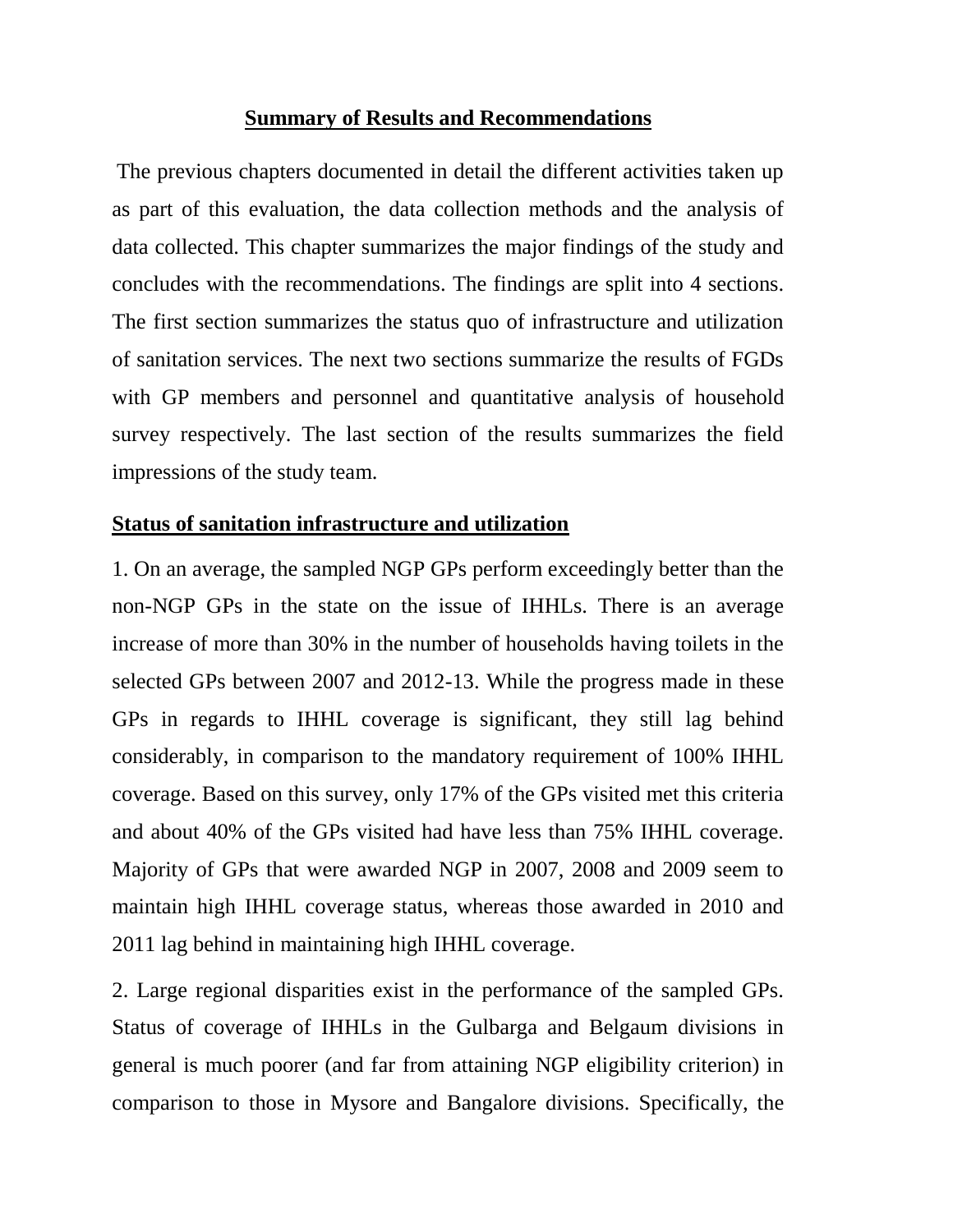districts of Koppal, Bidar, Bellary, Raichur, Belgaum, Chamarajanagar, Chitradurga, Davanagere, and Dharwad have significant challenges remaining in guaranteeing 100% IHHLs.

3. While there is a wide recognition of regional disparities in overall development status of districts, a cause of concern in this particular case is that the award process of NGP is standardized and has specific requirements in sanitation standards that are to be applicable and met universally. However, the decision making process for awarding GPs with NGP seems to have ignored these norms in many poorly performing GPs (the entire list of GPs and their IHHL coverage status is available in Annexure B, Table 41, pp. 64).

4. Comparative analysis of IHHL status among different social groups reveal that SC/ST households are significantly behind others. This phenomenon was observed among all the 3 categories households surveyed: housing scheme beneficiaries, current GP members as well as the general GP households and in all the geographical divisions of the state.

5. Whilst most schools visited had toilets in them, utilization of toilets and provision of water for these facilities needs improvement. Further, school sanitation coverage is much better in comparison with Anganwadis and IHHLs. However, this is a universal phenomenon, observable both at the state and national levels (Figure 7, pp. 33)

6. Anganwadis lag behind schools significantly in provision of toilet facilities. The Anganwadis visited in the Gulbarga division sufferer substantially due to the non-availability of water in their premises.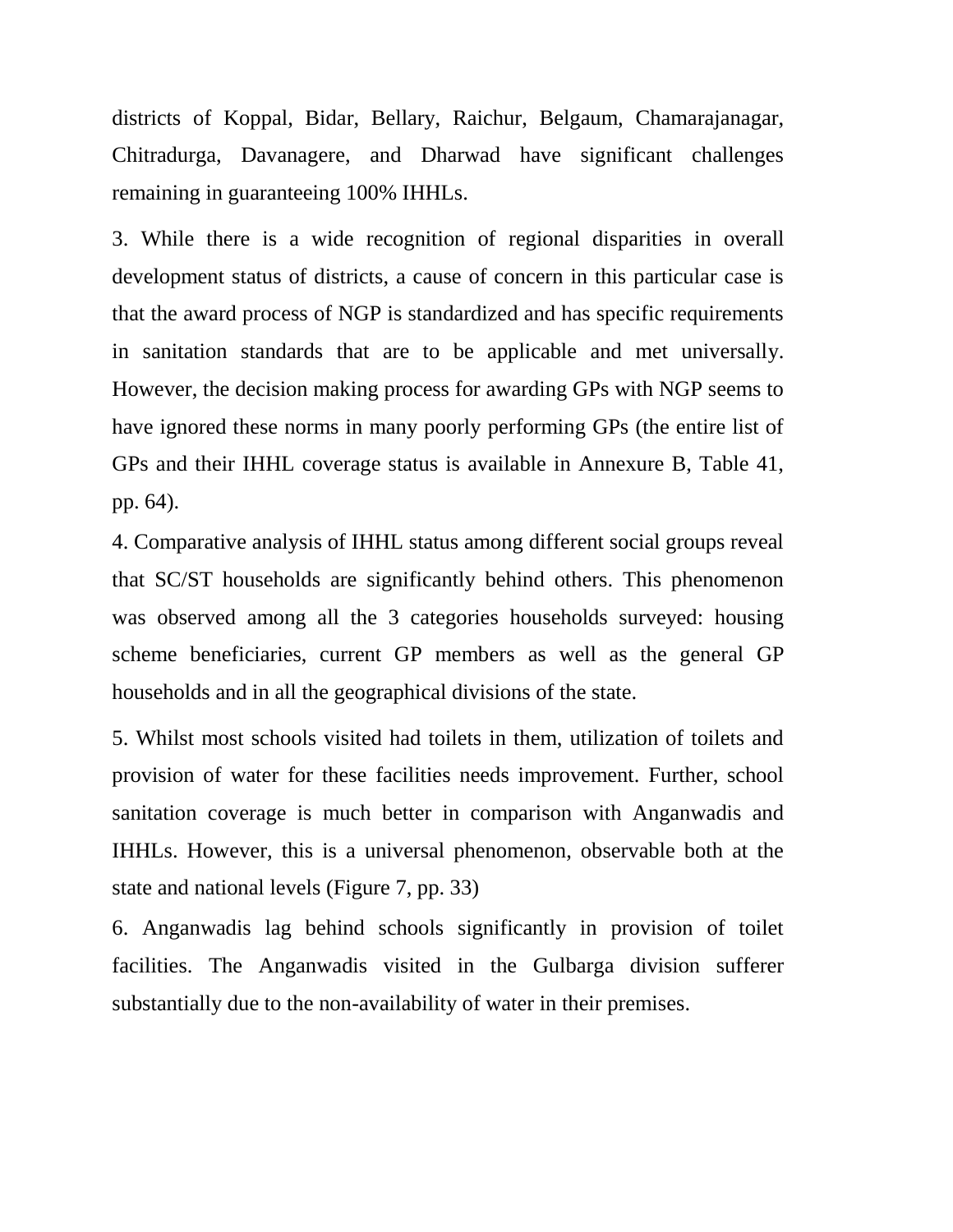7. The GPs from Udupi and Dakshina Kannada generally perform better than other GPs in terms of solid waste management. In these districts, there is substantial guidance from respective ZPs towards SLWM.

8. While many GPs had less slip back as far as IHHLs were concerned, the status of SLWM left a lot to be desired. Streamlining SLWM expenditures, asset planning, management and utilization, rather asset creation has to be emphasized.

9. Majority of GPs (48%) have spent their funds according to the guidelines of NGP. However, there are considerable number of GPs (18%) that have spent the NGP award funds against the guidelines of NGP. Some examples include purchase of tractors, felicitation functions, one-time cleaning of drainages etc. Many GPs that won the NGP awards in 2011 have not received the award funds. Further, there is considerable confusion on release timeline of funds, the exact sum of award money and the number of tranches in which it is going to be released. Hence, only 39 GPs (36%) had fully utilized the funds from NGP award.

10. Utilization rates of households having IHHLs was much higher than expected (about 95%). However, utilization levels in schools and Anganwadis was comparatively less. Utilization levels of Anganwadi toilets showed large regional disparities.

#### **GP perspectives on sanitation**

Even with the declaration of NGP, many GPs seemed to have demand for construction of even higher number of IHHLs (through NBA). The reasons for this included increase in households due to splits in families and the notion that IHHLs for a new eligible household has to be built using government financial assistance. Looking at the complete dependence on the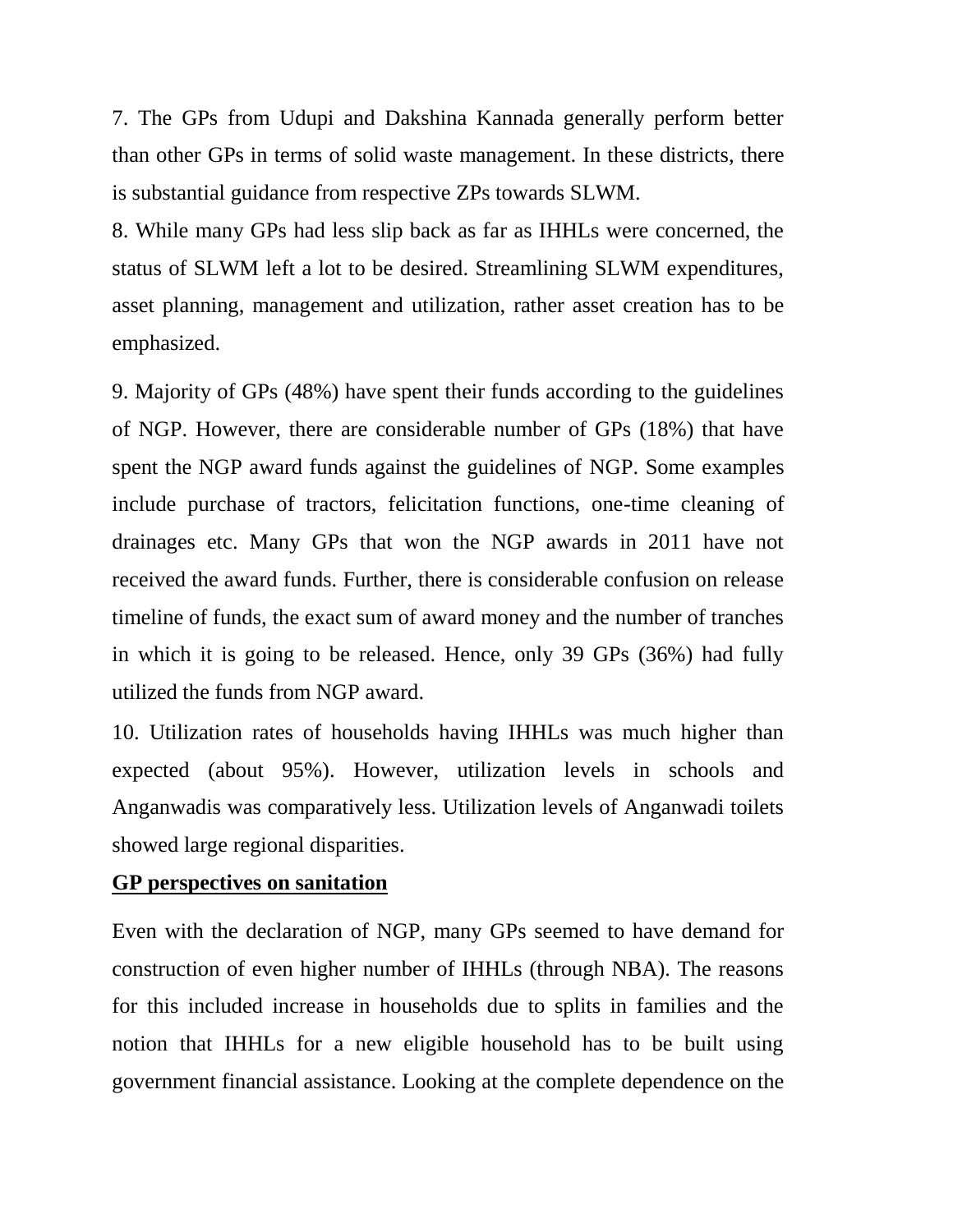government for the creation of sanitation, this repetition of requirement of IHHL is a cause of concern.

Based on the impressions from FGDs and interaction with district and taluk NBA coordinators, GP members and personnel, it can be concluded that the GP administration (including GP members and personnel) in majority of the sampled GPs do place priority and agree that sanitation related activities need to be sustained. Further, since GPs are fully dependent on the government funds for sanitation activities, at this point, GPs are only able to follow guidelines and suggestions provided by ZPs and TPs for implementing the prescribed activities. Thus, while interest to continue the prioritization of sanitation activities exist, without government intervention, sanitation activities cannot be sustained.

In GPs where IHHL coverage was poor, the GP members recognized the following bottlenecks: Shortage of funds, availability of space, water resources and lack of people"s participation as challenges in implementing sanitation activities effectively.

In GPs which conducted locally innovative activities and involved other stakeholders, IHHL coverage status was considerably higher (Figure 9, pp. 40, Figure 10, 42). This shows that if GPs do take interest in sanitation activities and have the flexibility to bring in local innovation in IEC activities, results in terms of sanitation outcomes will be substantially better. Analysis of GP"s financial expenditures on activities related to operation and management of sanitation and drinking water infrastructure does not show conclusive trends.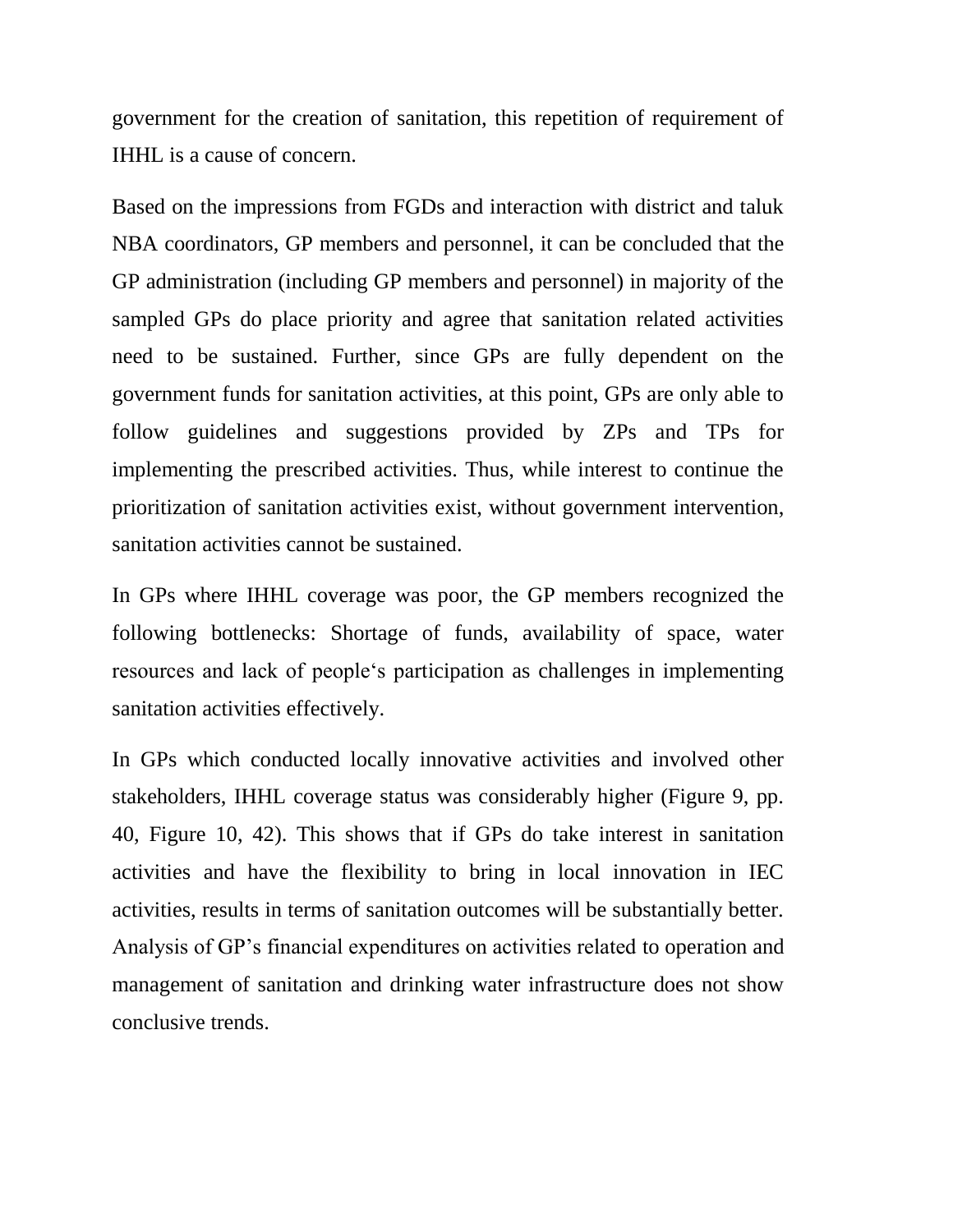## **Socio-economic characteristics of households**

Quantitative analysis of household characteristics was carried out to understand the crucial differences in socio-economic characteristics of households having IHHLs and those that don"t. This analysis was carried out with the intention of pinpointing directions in which IEC activities have to be targeted to achieve sustenance and prevent slip back. The results of this analysis is presented in section 5.2.3 (pp. 49). The analysis arrived at two conclusions:

- 1. It provided statistical evidences for widely accepted notions that link sanitation outcomes to social and economic issues; specifically, that social status, economic and education status and overall regional development status play a significant role in sanitation outcomes.
- 2. Households that are more involved and aware of GP level decentralization initiatives and holistic IEC activities are at higher odds of having better sanitation outcomes than those households that are not exposed to these interventions. Based on these findings, we can conclude that interventions related to sanitation have to retain the focus on marginalized communities with special focus on low performing districts, while at the same time, pursuing holistic and locally relevant IEC strategies.

## **3. Field Impressions**

The field team of the project spent considerable amount of time discussing sanitation related issues with district and taluk officials, GP personnel and members and households from diverse backgrounds. The field team was also asked to document issues that do not necessarily appear in the actual data collection process, but It was reassuring to see that children in most schools visited had been taught about the importance of sanitation. Children could recognize at least 10 unique safe sanitation practices. The team found that Schools and Anganwadis are the best places to bring in long-term sustainable behavioural changes in sanitation practices.

In a GP in Shimoga, a GP member recollected that between 2007 and 2009, the focus was on TSC. In 2009 – 2011, the focus was on MGNREGA. Now a days, he said the focus is on BPL cards and site-less households.

In this GP, the recent PDO did not even know that the GP had funds remaining from TSC and NGP. The priority of the current GP administration was not sanitation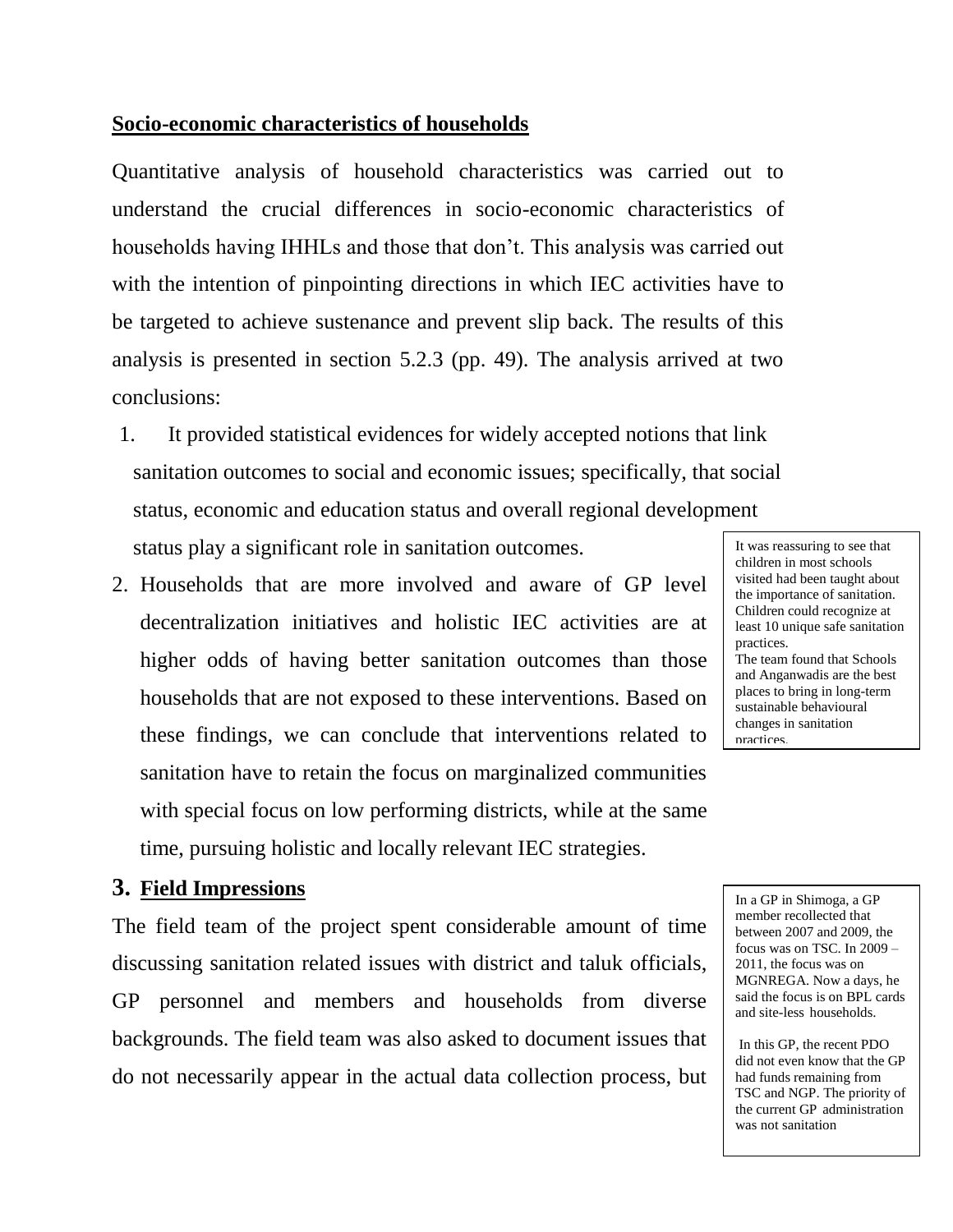are important in determining sanitation outcomes. To understand and analyze these issues, a field team workshop was conducted at the end of the survey to capture these perspectives. The results of this analysis is presented below.

By its very nature, the analysis is qualitative and hence may not be statistically generalizable. However, this analysis captures the major explanatory theories because of which the status quo may exist and further, what can be done to address them.

The plausibility and importance of each such explanatory theory has to be decided based on field knowledge and understanding of local contexts.

In understanding the issues related to sustainability of sanitation related activities, the field team mentioned issues that can be broadly categorized into two themes. These issues are discussed below.

# **Interest of district and taluk officials in sanitation related activities**

From the FGDs, it is understood that sanitation activities were initiated and driven by ZP and TP officials. In many districts, it was noted that a particular CEO of the ZP or the EO of the taluk had taken special interest in making sure that GPs achieve 100% IHHL coverage status during their tenure.

While Secretaries and GP members remembered these aspects fondly, they also shared that during those periods, the pressure on GPs was so high that the officials had to make sure that households constructed toilets (either temporary or permanent), just to reach their targets.

In a household interview in Udupi, the head of the house complained that the GP has not provided him with any benefits, although he belonged to ST category and a BPL card holder. He said, "This GP could not even provide me money for the toilet that we had constructed much before everyone else".

From the interview, it was evident that his house had a toilet since two decades.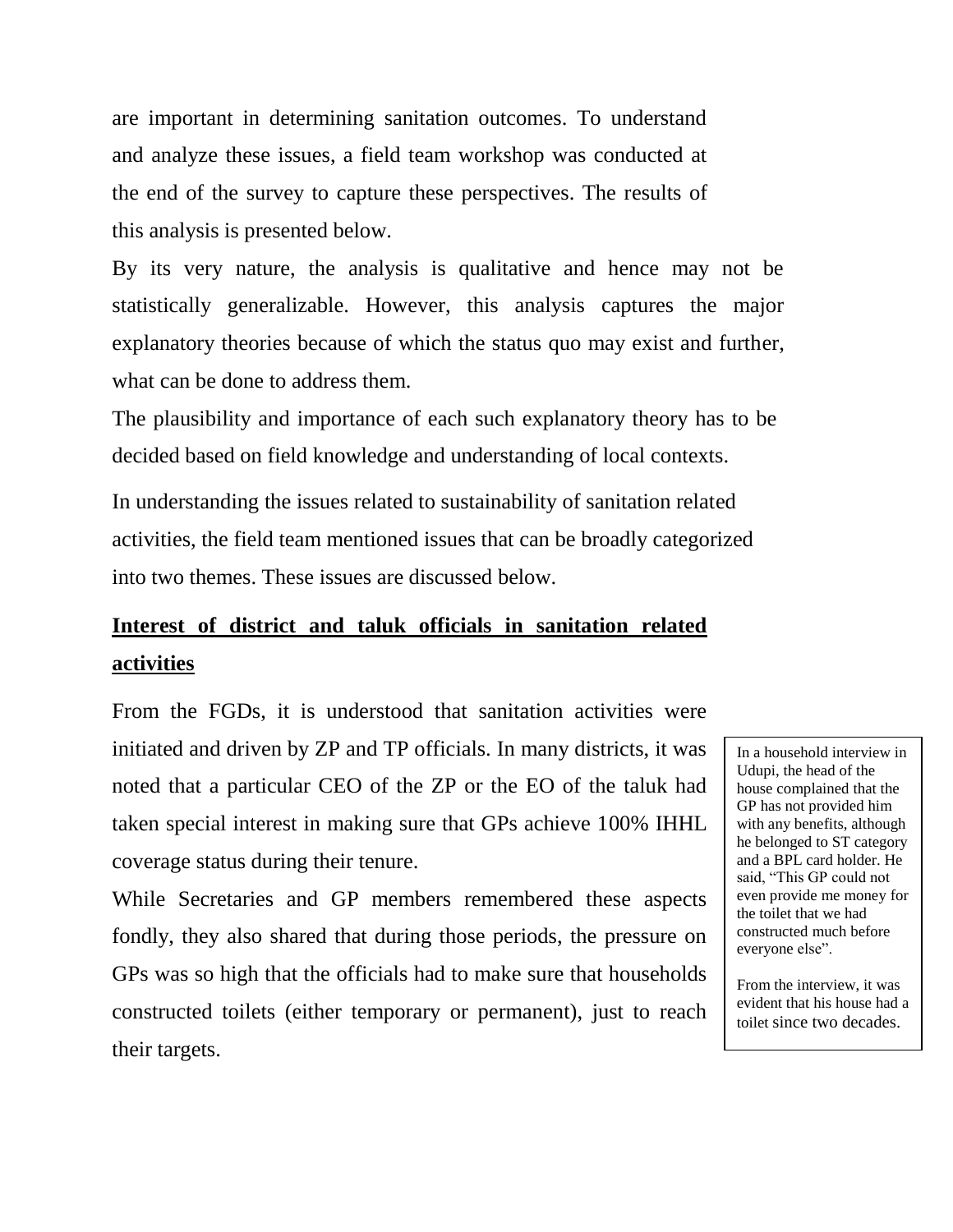Hence, neither was the priority given towards behavior change and IEC nor to make sure that the IHHL constructed could be used for a sufficiently long time. Thus, after the particular higher official changed, or when the GPs actually won NGPs or when focus of the interventions changed (for example, from TSC to MGNREGA), the focus at the GP level had to change suddenly.

Thus, the impetus built for sanitation could not be sustained and before long term issues like stabilization of decentralization processes (VWSCs) and behavioral change w.r.t sanitation could be addressed, the focus of activities of the GP shifted.

This scenario of frequent shifting of focusses, changing political environment in the GP and personnel changes, erodes accountability of schemes and reduces beneficiary selection to tokenism (see box). This not only results in the schemes and activities not reaching a sustainable status, but also creates an environment where long-term planning at the GP level is suppressed, leading to inefficient expenditure and wastage of resources. In such situations, where communities haven't been able to internalize the benefits of sanitation fully, they begin to encash long term advantages of sanitation and health for short term financial gains. Further, incremental increase in financial support for construction of toilets creates a sense of "missed opportunity" for such households leading to more leakage of funds.

#### **Limitations in understanding sustainability**

Another category of issues that was witnessed by the field teams in a number of GPs was the limited perception and ability to address sustainability.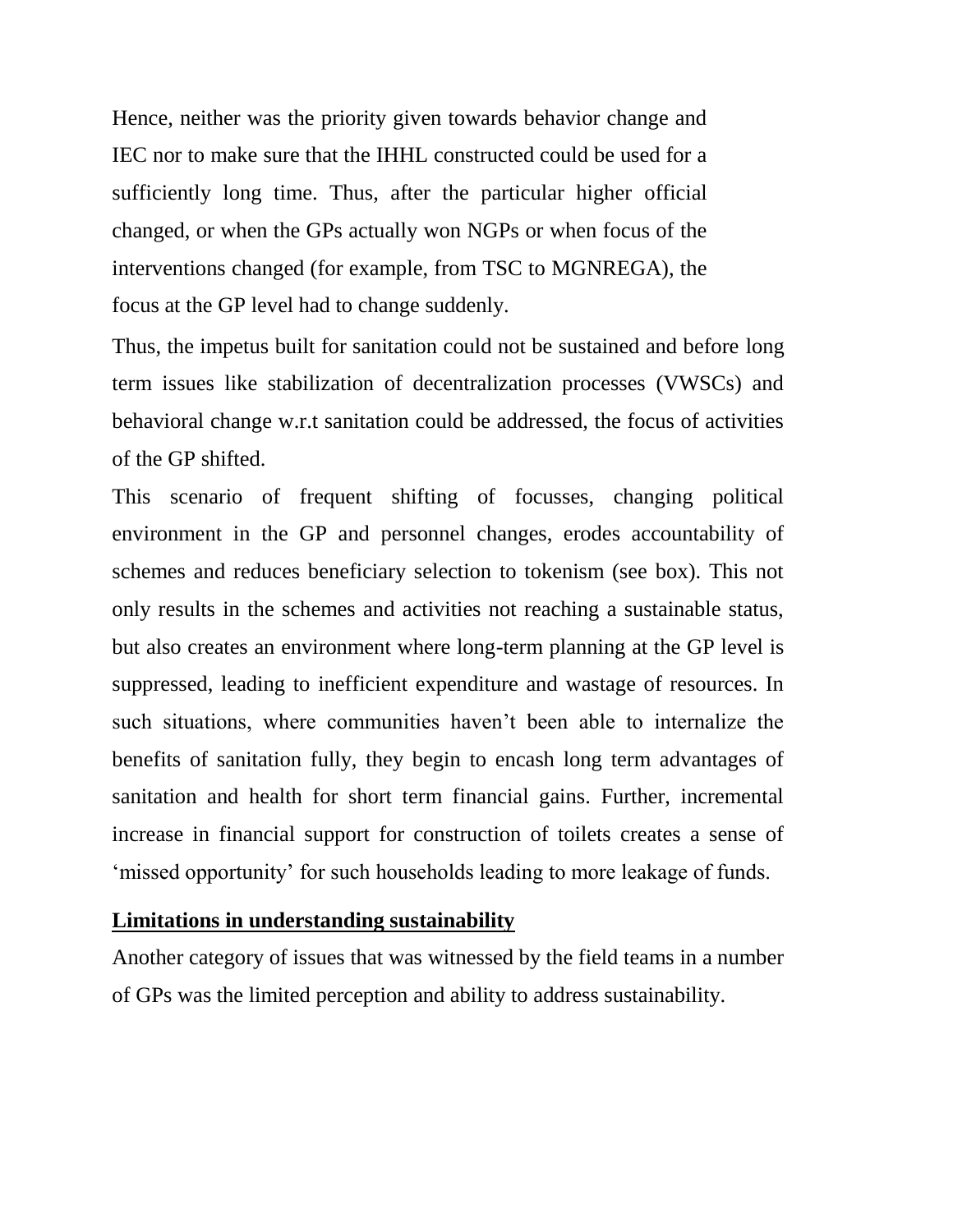GPs that experienced over-extraction of ground water recognized that borewells in their area may not run successfully. But, they did not invest on activities towards ground-water recharge.

Some GPs utilized a substantial portion of the NGP award funds either for clearing of clogged drains, or felicitating those involved in getting the NGP awards. In such cases, in one season alone, the fund utilization was complete. Neither the GP personnel nor the GP members could think of using the NGP funds for sustaining sanitation activities. Further, in such cases, the reasoning was of short term practical necessity (and dependence of state funds) than long term gains through innovation and ownership.

These cases show a clear lack of understanding the concept of sustainability and planning for works and activities that address these issues. Similarly, addressing sustainability begins with identifying local solutions to local issues. However, due to the perceived lack flexibility in implementation norms of schemes, GPs often did not attempt to solve the unique local sanitation related issues. For example, in a few GPs in North Karnataka, households had a severe lack of space to build IHHLs. Instead of attempting local innovations to address this issue, GP personnel complained that they cannot convince their communities to build IHHLs, irrespective of the schemes the government proposes.

It is clear that in GPs where gaps in expected (as in NGP guidelines) and actual IHHL coverage is enormous, the process of awarding NGP to the GPs has simply failed to recognize the reality of sanitation status in these GPs. The yearly trends in IHHL coverage of GPs also show that the performance of GPs awarded in 2010 and 2011 is worse in comparison to those awarded earlier. Field impressions also indicate that the process of applying for NGP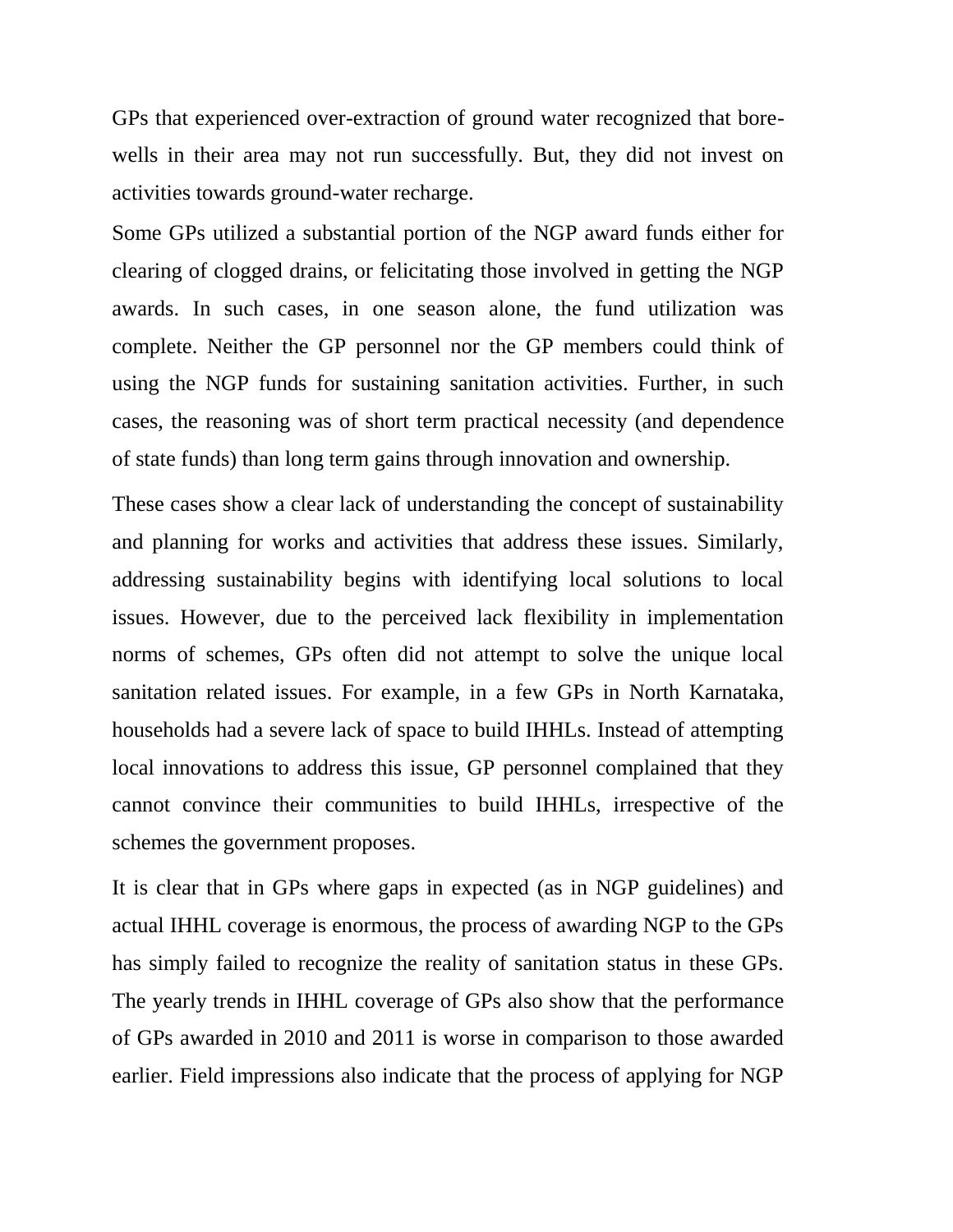is not necessarily initiated by the GPs themselves, rather, driven by pressures from ZPs and TPs18. Further, the current processes of validation of sanitation status depends heavily "inspecting and verification" by the appointed teams and does not allow for wider participation and public discussion on the progress made by the GP in its sanitation status. This affects the social accountability and the seriousness of the award incentive and the verification process at the grassroots level.

These impressions lead to doubting the authenticity of the processes of application for awards and verification of sanitation status of GPs. Thus, the very purpose of "incentivising GPs" to promote sanitation is lost, specifically in poor performning GPs.

#### **Recommendations**

The evaluation presented the status quo of sanitation infrastructure and its utilization in the sampled NGP GPs. It explored various issues that influence sanitation outcomes. While overall development and holistic awareness building will have positive impacts on sanitation outcomes, the evaluation suggests the following specific recommendations, based on the results of the analysis of data and field experiences.

1. Although NGP awarded GPs are substantially better than other GPs in Karnataka in IHHL coverage status, it is a matter of concern that NGP GPs in districts like Belgaum, Bellary, Bidar, Chamarajanagar, Chitradurga, Davanagere, Dharwad, Koppal, Raichur and Tumkur have a long way to go. The current levels of IHHL coverage in a majority of GPs does not meet the eligibility criterion for NGP awards. Barring exceptions, substantial efforts are needed in the GPs of Belgaum and Gulbarga divisions to achieve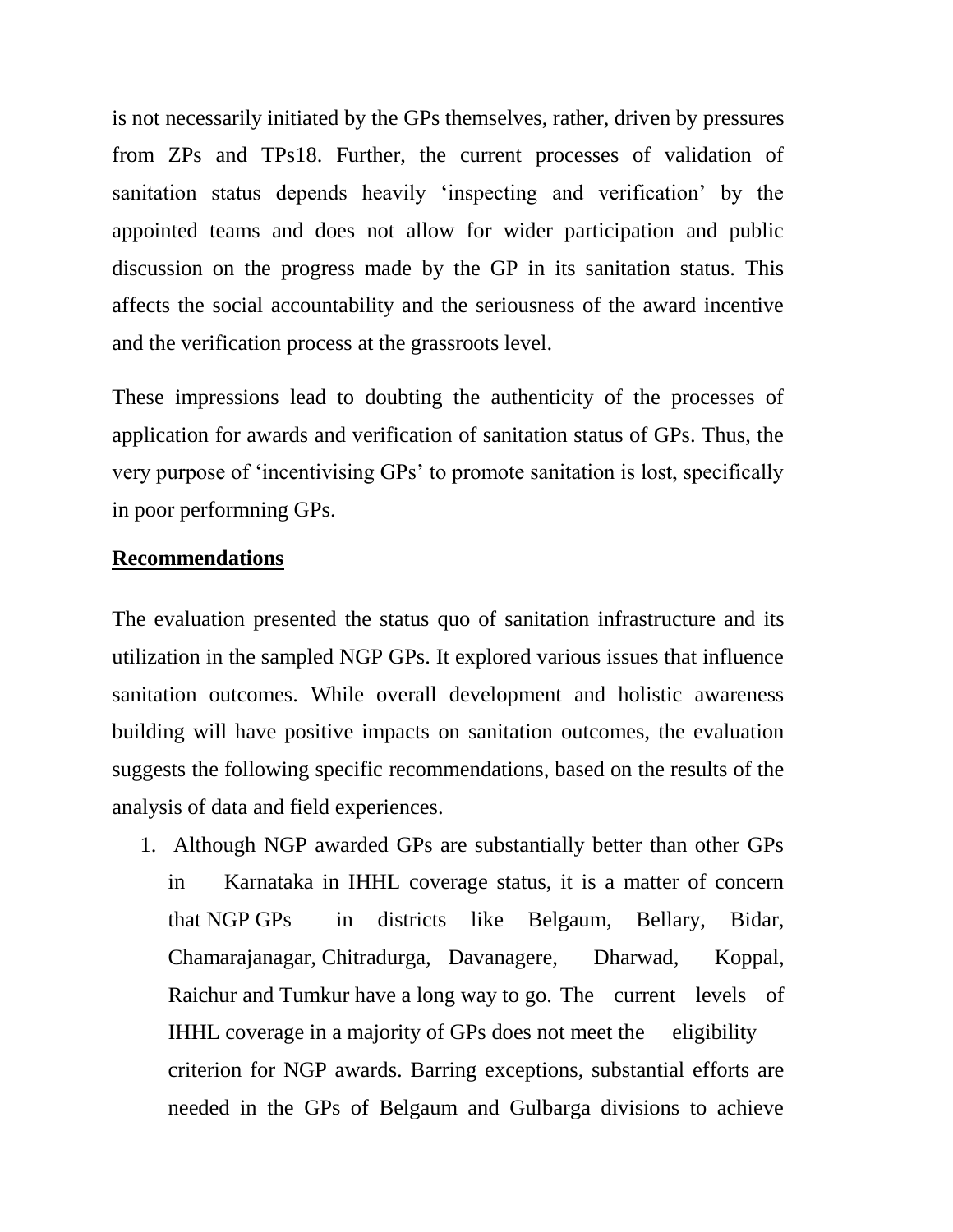100% IHHL coverage as well as utilization of sanitation facilities in schools and Anganwadis. Hence, prioritization of these districts in implementation strategies could be considered.

- 2. Comparative analysis of IHHL status among different social groups reveal that SC/ST households are significantly behind others. Special focus has to be provided to improve the IHHL coverage status of these social classes.
- 3. Utilization rates of sanitation facilities in schools and Anganwadis has to be improved. Looking at the long term advantages of imbibing safe sanitation practices to children, the study recommends focus on creation and utilization of safe sanitation facilities and stressing on safe sanitation practices in all schools and Anganwadis of the state.
- 4. Streamlining SLWM expenditures, developing protocols of safe disposal of solid and liquid waste, asset planning, management and utilization, rather asset creation has to be emphasized in GPs where IHHL coverage has reached satisfactory levels.
- 5. Clarity has to be provided to award winning GPs about the fund allocation and utilization norms.
- 6. GPs should be encouraged to involve more stakeholders and creating locally relevant strategies in implementation of sanitation related activities.
- 7. Strategies for increasing awareness levels and sustaining sanitation practices should take long term systemic approaches involving communitization and involvement of multiple stakeholders in sanitation activities, rather than targeting on individual components alone, by single implementation agencies.